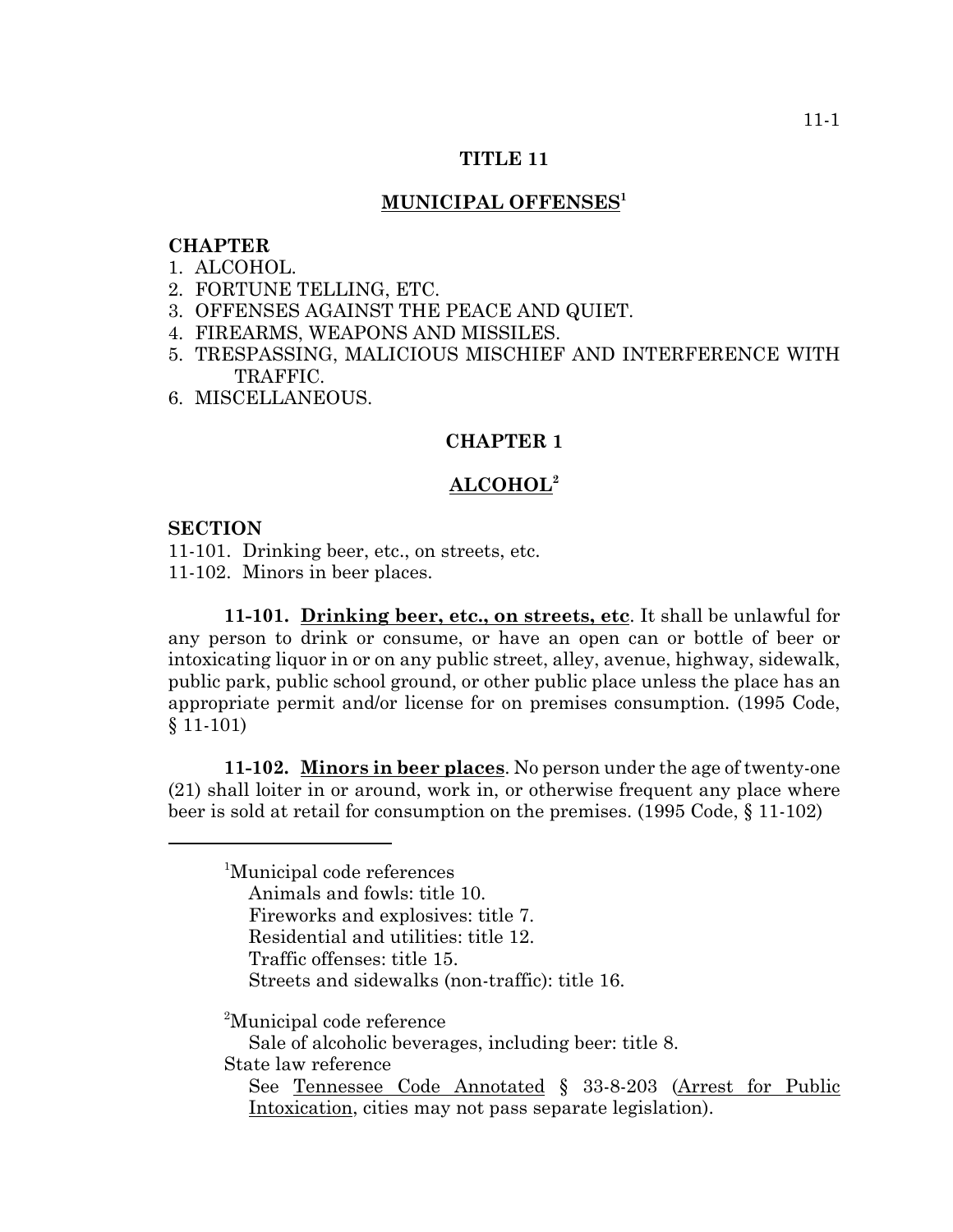# **FORTUNE TELLING, ETC.**

## **SECTION**

11-201. Fortune telling, etc.

11-201. Fortune telling, etc. It shall be unlawful for any person to conduct the business of, solicit for, or ply the trade of fortune teller, clairvoyant, hypnotist, spiritualist, palmist, phrenologist, or other mystic endowed with supernatural powers. (1995 Code, § 11-201)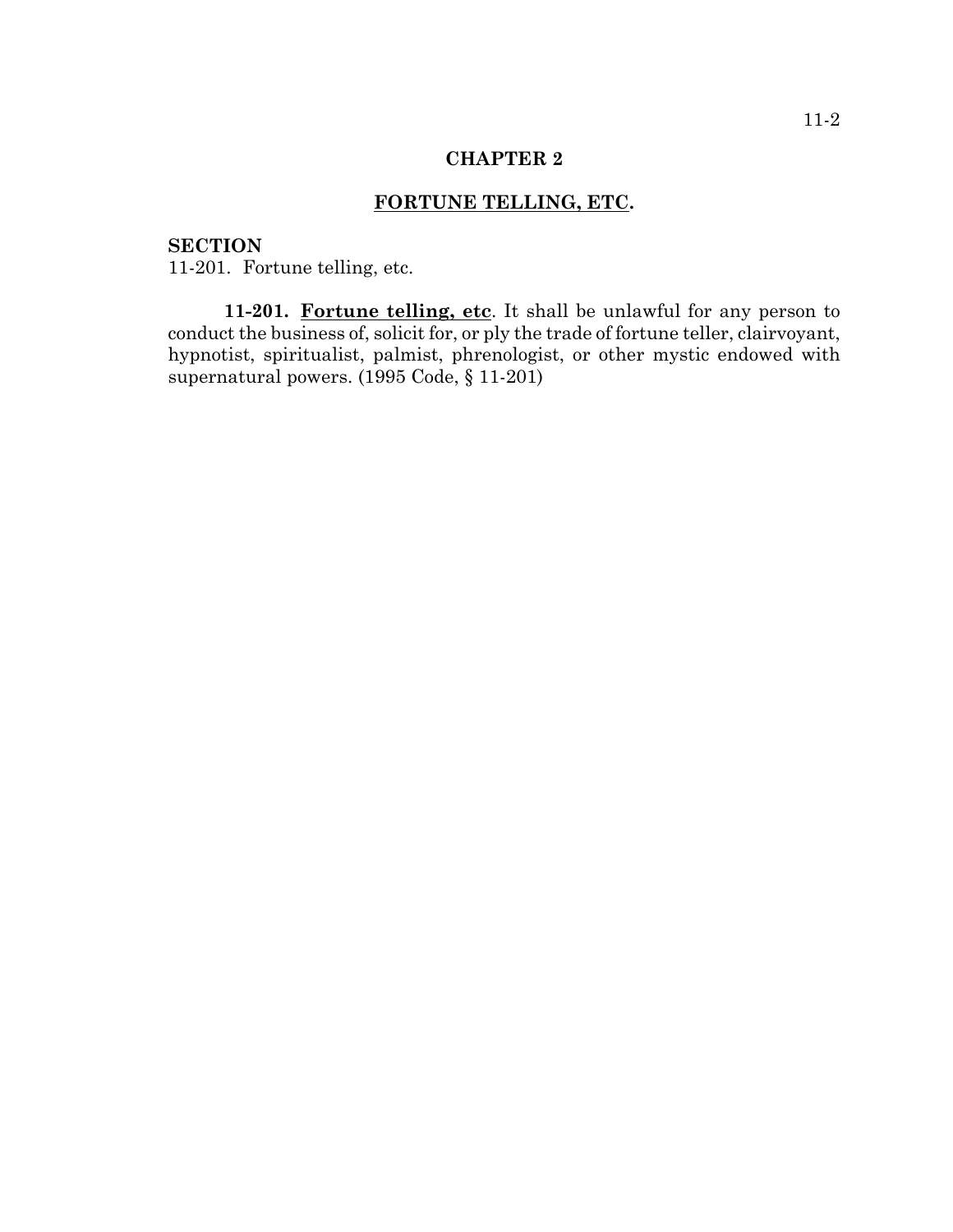## **OFFENSES AGAINST THE PEACE AND QUIET**

#### **SECTION**

11-301. Disturbing the peace. 11-302. Anti-noise regulations.

**11-301. Disturbing the peace**. No person shall disturb, tend to disturb, or aid in disturbing the peace of others by violent, tumultuous, offensive, or obstreperous conduct, and no person shall knowingly permit such conduct upon any premises owned or possessed by him or under his control. (1995 Code, § 11-401)

**11-302. Anti-noise regulations**. Subject to the provisions of this section, the creating of any unreasonably loud, disturbing, and unnecessary noise is prohibited. Noise of such character, intensity, or duration as to be detrimental to the life or health of any individual, or in disturbance of the public peace and welfare, is prohibited.

(1) Miscellaneous prohibited noises enumerated. The following acts, among others, are declared to be loud, disturbing, and unnecessary noises in violation of this section, but this enumeration shall not be deemed to be exclusive, namely:

(a) Blowing horns. The sounding of any horn or signal device on any automobile, motorcycle, bus, truck, or vehicle while not in motion except as a danger signal if another vehicle is approaching, apparently out of control, or if in motion, only as a danger signal after or as brakes are being applied and deceleration of the vehicle is intended; the creation by means of any such signal device of any unreasonably loud or harsh sound; and the sounding of such device for an unnecessary and unreasonable period of time.

(b) Radios, phonographs, etc. The playing of any radio, phonograph, or any musical instrument or sound device, including but not limited to loudspeakers or other devices for reproduction or amplification of sound, either independently of or in connection with motion pictures, radio, or television, in such a manner or with such volume, particularly during the hours between 11:00 P.M. and 7:00 A.M., as to annoy or disturb the quiet, comfort, or repose of persons in any office or hospital, or in any dwelling, hotel, or other type of residence, or of any person in the vicinity.

(c) Yelling, shouting, etc. Yelling, shouting, whistling, or singing on the public streets, particularly between the hours of 11:00 P.M. and 7:00 A.M., or at any time or place so as to annoy or disturb the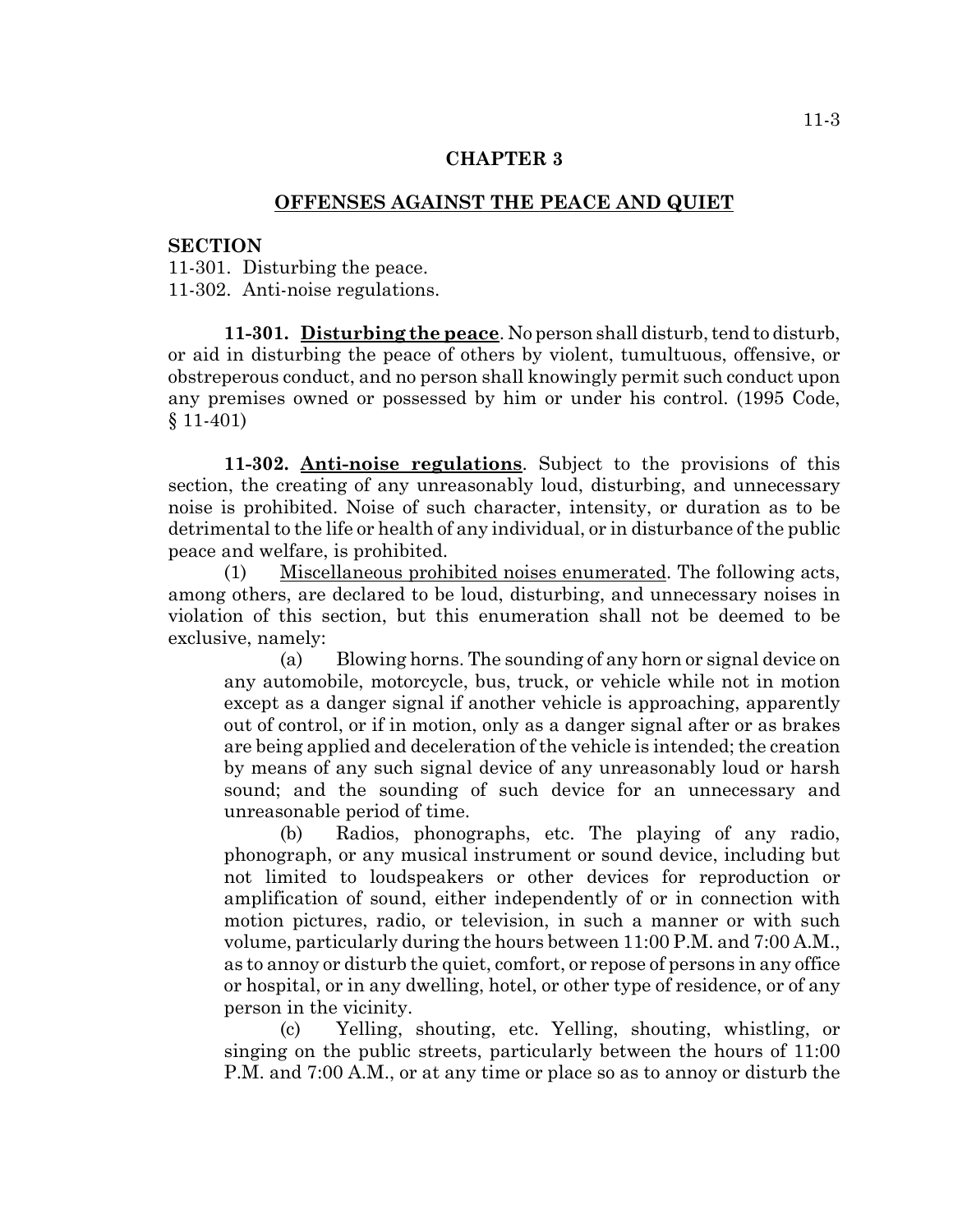quiet, comfort, or repose of any person in any hospital, dwelling, hotel, or other type of residence, or of any person in the vicinity.

(d) Pets. The keeping of any animal, bird, or fowl which by causing frequent or long continued noise shall disturb the comfort or repose of any person in the vicinity.

(e) Use of vehicle. The use of any automobile, motorcycle, truck, or vehicle so out of repair, so loaded, or in such manner as to cause loud and unnecessary grating, grinding, rattling, or other noise.

(f) Blowing whistles. The blowing of any steam whistle attached to any stationary boiler, except to give notice of the time to begin or stop work or as a warning of fire or danger, or upon request of proper municipal authorities.

(g) Exhaust discharge. To discharge into the open air the exhaust of any steam engine, stationary internal combustion engine, motor vehicle, or boat engine, except through a muffler or other device which will effectively prevent loud or explosive noises therefrom.

(h) Building operations. The erection (including excavation), demolition, alteration, or repair of any building in any residential area or section or the construction or repair of streets and highways in any residential area or section, other than between the hours of 7:00 A.M. and 6:00 P.M. on week days, except in case of urgent necessity in the interest of public health and safety, and then only with a permit from the building inspector granted for a period while the emergency continues not to exceed thirty (30) days. If the building inspector should determine that the public health and safety will not be impaired by the erection, demolition, alteration, or repair of any building or the excavation of streets and highways between the hours of 6:00 P.M. and 7:00 A.M., and if he shall further determine that loss or inconvenience would result to any party in interest through delay, he may grant permission for such work to be done between the hours of 6:00 P.M. and 7:00 A.M. upon application being made at the time the permit for the work is awarded or during the process of the work.

(i) Noises near schools, hospitals, churches, etc. The creation of any excessive noise on any street adjacent to any hospital or adjacent to any school, institution of learning, church, or court while the same is in session.

(j) Loading and unloading operations. The creation of any loud and excessive noise in connection with the loading or unloading of any vehicle or the opening and destruction of bales, boxes, crates, and other containers.

(k) Noises to attract attention. The use of any drum, loudspeaker, or other instrument or device emitting noise for the purpose of attracting attention to any performance, show, or sale, or display of merchandise.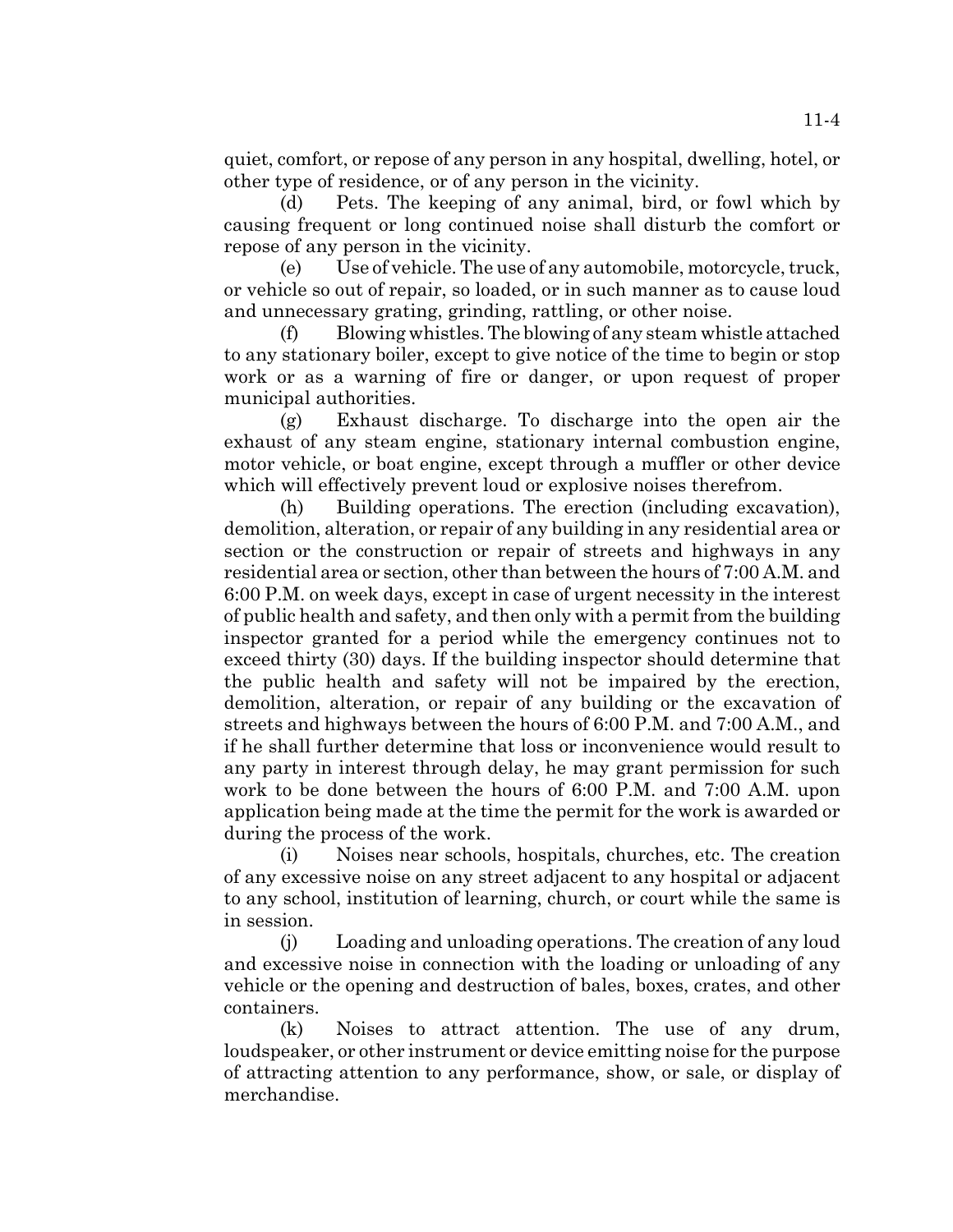(l) Loudspeakers or amplifiers on vehicles. The use of mechanical loudspeakers or amplifiers on trucks or other moving or standing vehicles for advertising or other purposes.

(2) Exceptions. None of the terms or prohibitions hereof shall apply to or be enforced against:

(a) Municipal vehicles. Any vehicle of the city while engaged upon necessary public business.

(b) Repair of streets, etc. Excavations or repairs of bridges, streets, or highways at night, by or on behalf of the city, the county, or the state, when the public welfare and convenience renders it impracticable to perform such work during the day.

(c) Noncommercial and nonprofit use of loudspeakers or amplifiers. The reasonable use of amplifiers or loudspeakers in the course of public addresses which are noncommercial in character and in the course of advertising functions sponsored by nonprofit organizations. However, no such use shall be made until a permit therefor is secured from the recorder. Hours for the use of an amplified or public address system will be designated in the permit so issued and the use of such systems shall be restricted to the hours so designated in the permit. (1995 Code, § 11-402)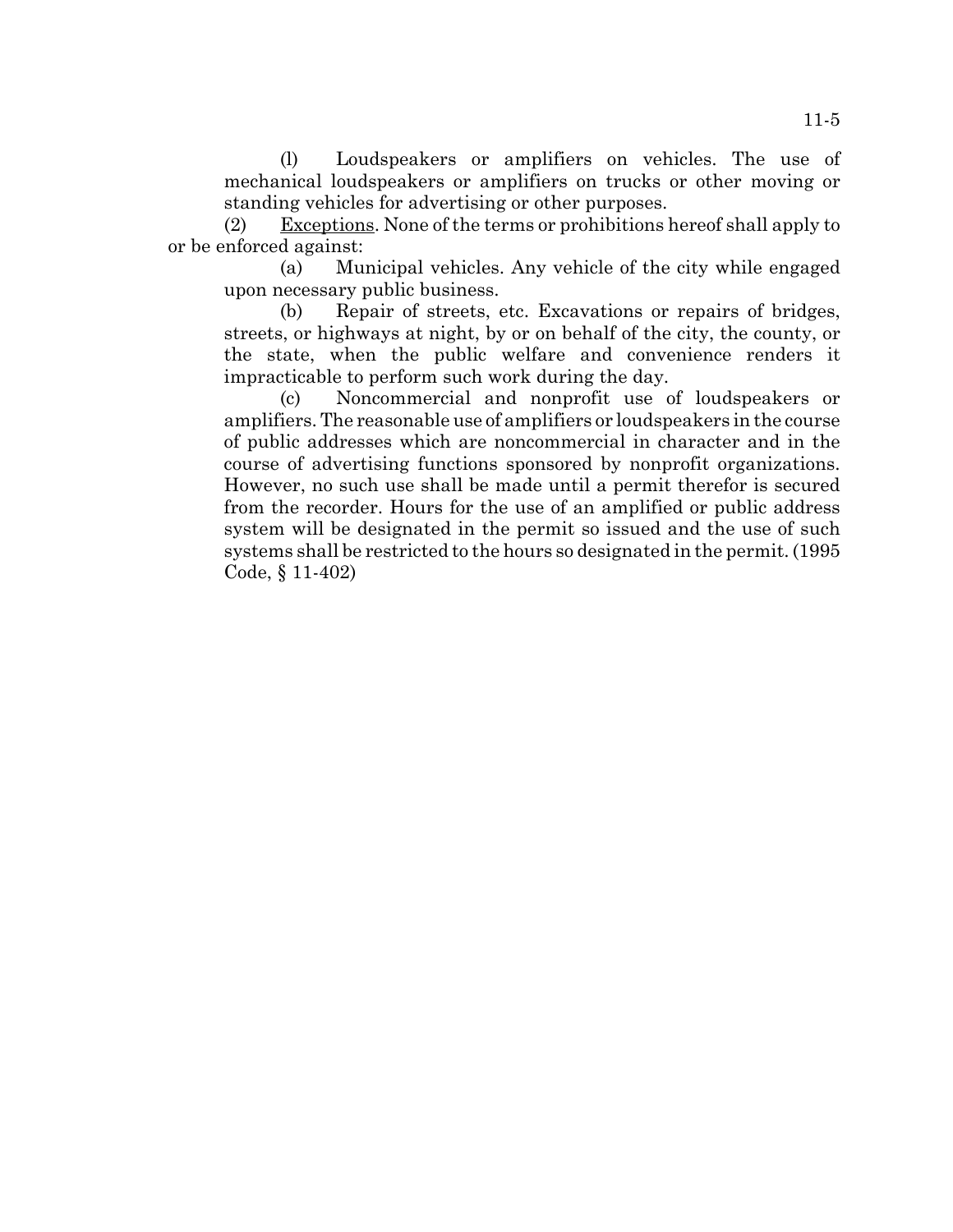# **FIREARMS, WEAPONS AND MISSILES**

#### **SECTION**

11-401. Air rifles, etc.

11-402. Throwing missiles.

11-403. Weapons and firearms generally.

**11-401. Air rifles, etc**. It shall be unlawful for any person in the city to discharge any air gun, air pistol, air rifle, "BB" gun, or sling shot capable of discharging a metal bullet or pellet, whether propelled by spring, compressed air, expanding gas, explosive, or other force-producing means or method. (1995 Code, § 11-601)

**11-402. Throwing missiles**. It shall be unlawful for any person maliciously to throw any stone, snowball, bottle, or any other missile upon or at any vehicle, building, tree, or other public or private property or upon or at any person. (1995 Code, § 11-602)

**11-403. Weapons and firearms generally**. It shall be unlawful for any person to carry in any manner whatever, with the intent to go armed, any razor, dirk, knife, blackjack, brass knucks, pistol, revolver, or any other dangerous weapon or instrument except the army or navy pistol which shall be carried openly in the hand. However, the foregoing prohibition shall not apply to members of the United States Armed Forces carrying such weapons as are prescribed by applicable regulations nor to any officer or policeman engaged in his official duties, in the execution of process, or while searching for or engaged in arresting persons suspected of having committed crimes. Furthermore, the prohibition shall not apply to persons who may have been summoned by such officer or policeman to assist in the discharge of his said duties. It shall also be unlawful for any unauthorized person to discharge a firearm within the city, except for agricultural purposes. (1995 Code, § 11-603)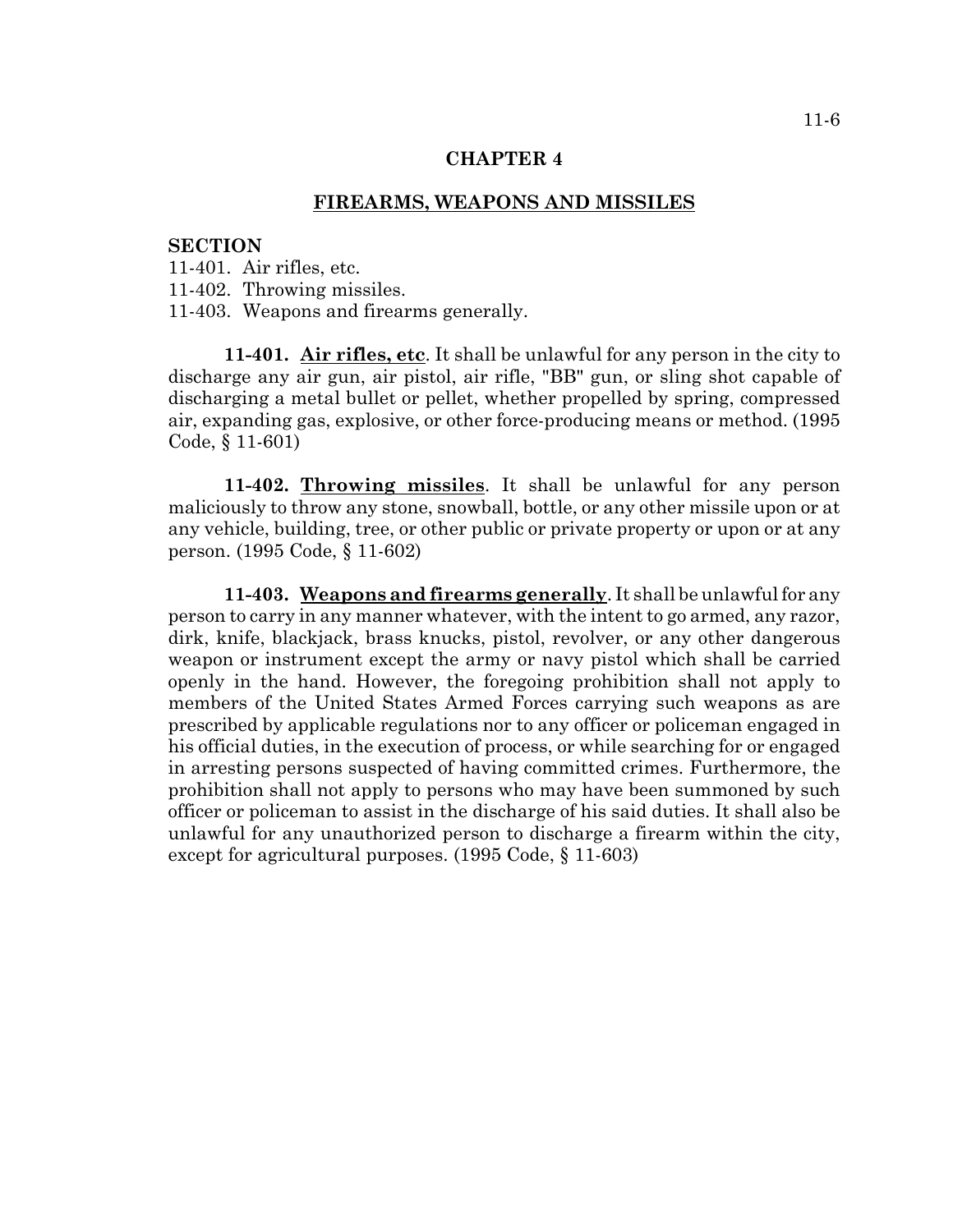## **TRESPASSING AND INTERFERENCE WITH TRAFFIC**

### **SECTION**

11-501. Trespassing. 11-502. Interference with traffic.

**11-501. Trespassing**. The owner or person in charge of any lot or parcel of land or any building or other structure within the corporate limits may post the same against trespassers. It shall be unlawful for any person to go upon any such posted lot or parcel of land or into any such posted building or other structure without the consent of the owner or person in charge.

It shall be unlawful and deemed to be a trespass for any peddler, canvasser, solicitor, transient merchant, or other person to fail to leave promptly the private premises of any person who requests or directs him to leave. (1995 ode, § 11-701)

**11-502. Interference with traffic**. It shall be unlawful for any person to stand, sit, or engage in any activity whatever on any public street, sidewalk, bridge, or public ground in such a manner as to prevent, obstruct, or interfere unreasonably with the free passage of pedestrian or vehicular traffic thereon. (1995 Code, § 11-703)